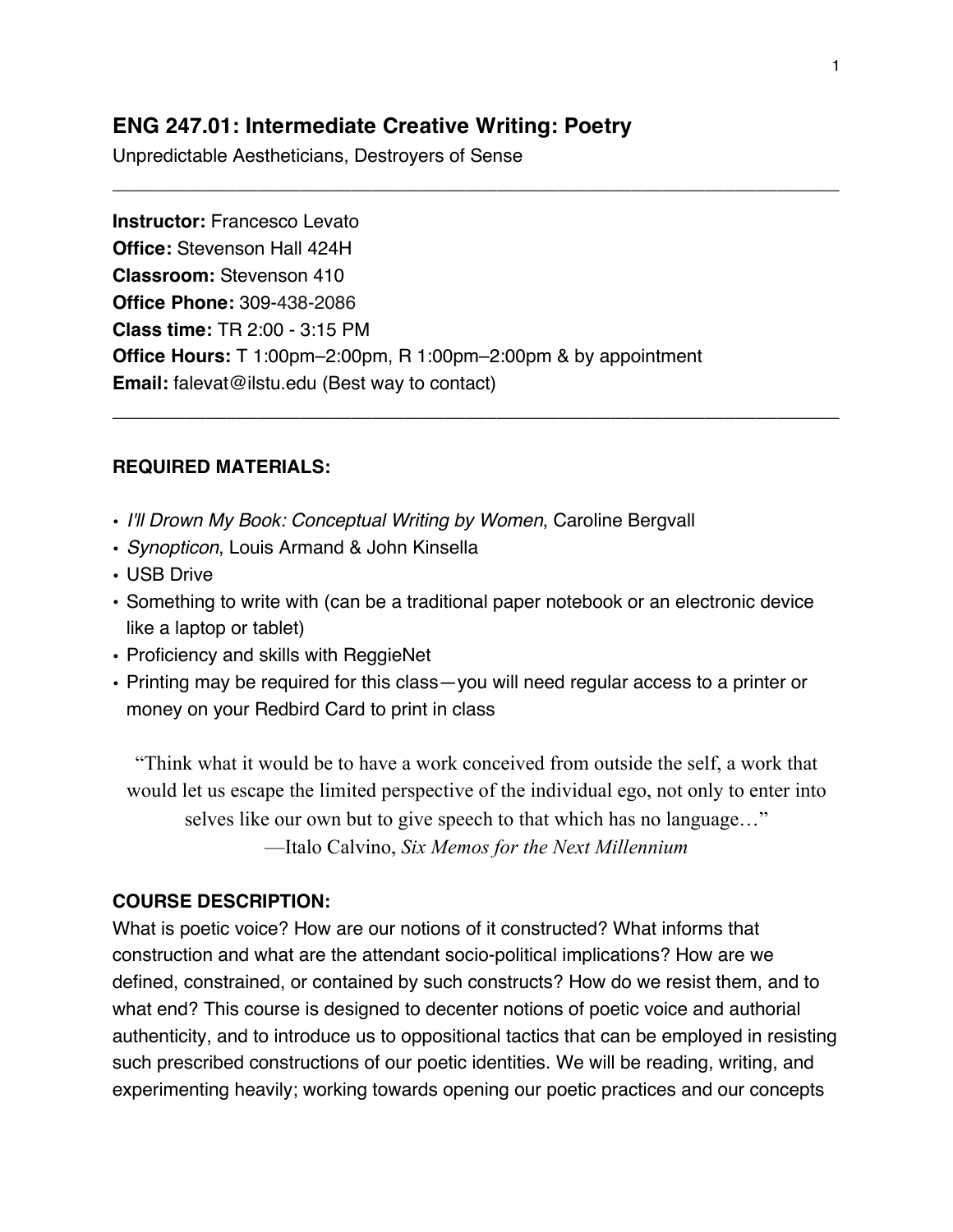of poetic voice to the possibilities of the unpredictable. We will focus on oppositional/experimental poetic strategies, like chance operations, conceptual writing, constraints, procedures, surrealist games, and appropriative works. These strategies will be combined with explorations of the conceptual and theoretical frameworks that inform such poetics, and with an examination of how the poets on our reading list critically engage with their own work, with that of others, and with the larger literary community; this, towards fostering the same in our own work.

## **COURSE EXPECTATIONS:**

Students are expected, at minimum, to do the following:

- Write every day (M-F) for 45 minutes in your writing journal (which can be a traditional paper notebook or an electronic device like a laptop or tablet). By the end of each week you should have 3-5 pages of raw material and one polished page of poetry for your portfolios. This means that by the end of the semester your journal should contain 48-80 pages of raw material.
- Bring writing tools (notebooks, laptop, tablet, etc.) to class each day, as we will write individually and/or collaboratively on a daily basis, appropriate source text (each other's as well), and occasionally share our work out loud.
- Bring your books to class. Do not come to class without them. I reserve the right to turn you away and mark you as absent if you do not have your book with you. If there is a cost or availability issue, please come talk to me ahead of time, and we'll try to work something out, if necessary.
- Read closely and think about the assigned readings for each week.
- Collaborate with your classmates, with various texts, with people outside class.
- Complete writing assignments on time and make copies for classmates.
- Take home peer work in order to read and critique the material prior to workshop.
- Actively participate in discussion and workshop.
- Keep cell phones tucked away. If you're expecting an important call, let me know.
- Be on time, always.

## **Coursework Overview:**

**Please note:** all written work, except the writing journal, must be turned in electronically in Microsoft Word format.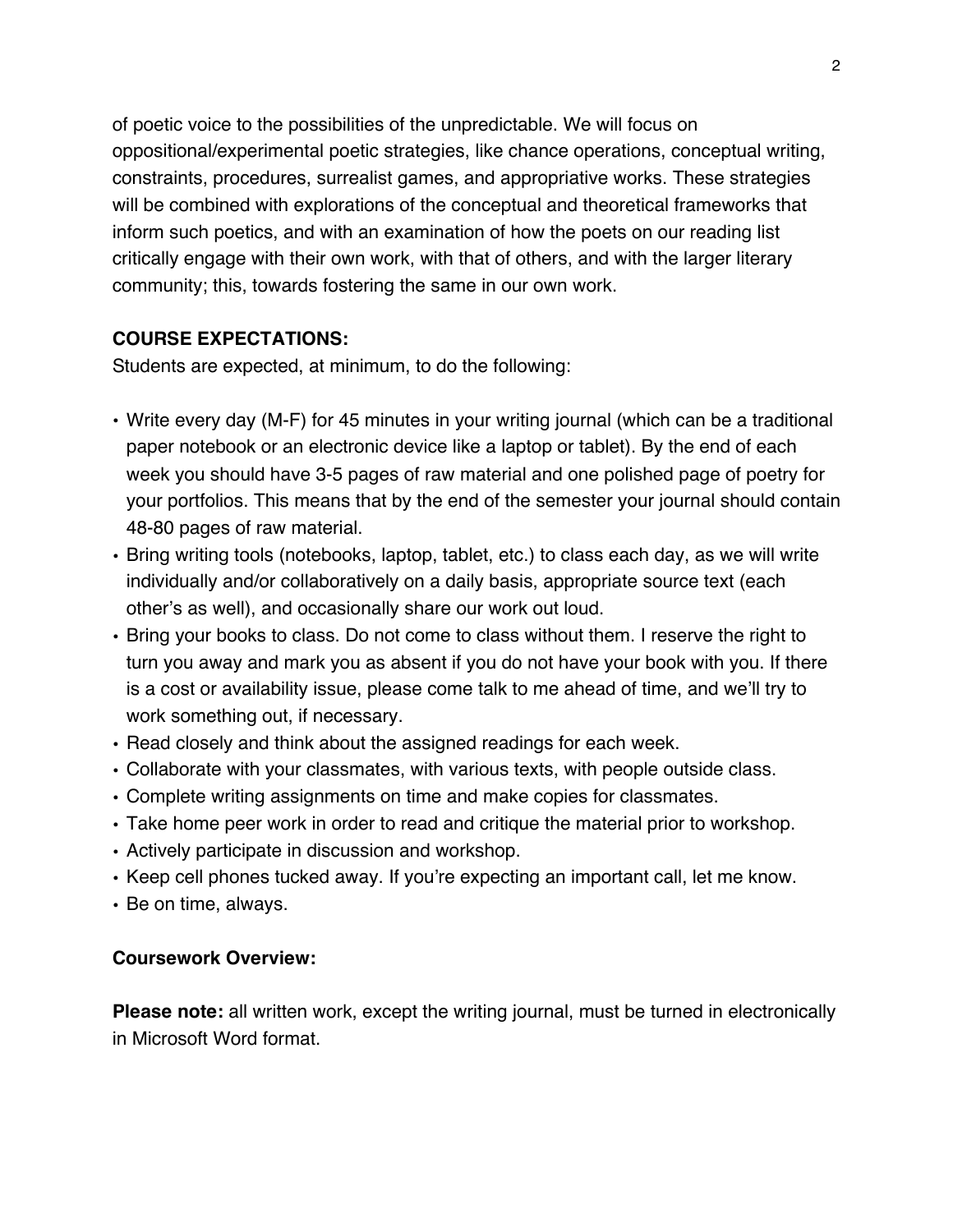### **WRITING ASSIGNMENTS**

We will spend time writing in each class. Early in the semester assignments will focus on invention or the generation of new work. We will experiment with a number of strategies and techniques designed to move us away from conventional modes of writing. These will include chance operations, procedural writing, appropriation, collage, erasure, and others. As the semester progresses, our writing assignments will shift to focus on adding to, subtracting from, refining, "translating," rearranging, and sequencing our existing work.

### **Writing Responses**

These micro-papers are designed to make it easier to respond to readings, discussions, workshops, activities, etc. They should be about 300 words and include the following:

- Write three things you learned or points you feel were most important or useful in the text, discussion, workshop, or activity (please note that three points does not equate to three sentences);
- Two things or points you think need to be further clarified;
- One good question for class discussion to finish your response. This is a place to connect your response to the greater world: other classes you're in, current events, separate ideas you are thinking about, etc. Questions can also help you be ready for upcoming discussions and help you, the students, control the direction of class discussion and learning.

### **LEADING DISCUSSION**

At least once during the semester you will lead our discussion of a selected reading. As the discussion leader, you will make a brief presentation that engages with and examines the poems and the poet's process. This should last around 10 minutes, no more. For this you will need to draw from the poet's statement of poetics (in the case of *I'll Drown My Book*, this is included in each poet's section), from critical articles published on the poet's work, or from interviews where the poet discusses their poetics. This is intended to offer us an informed point of entry for our discussion. You will also prepare three open-ended questions for further discussion/consideration. After offering your presentation as a frame, you will use your questions to facilitate our discussion (approximately 30 minutes). Please provide copies of your presentation, or presentation notes, and your questions to the class so we can use them for the discussion.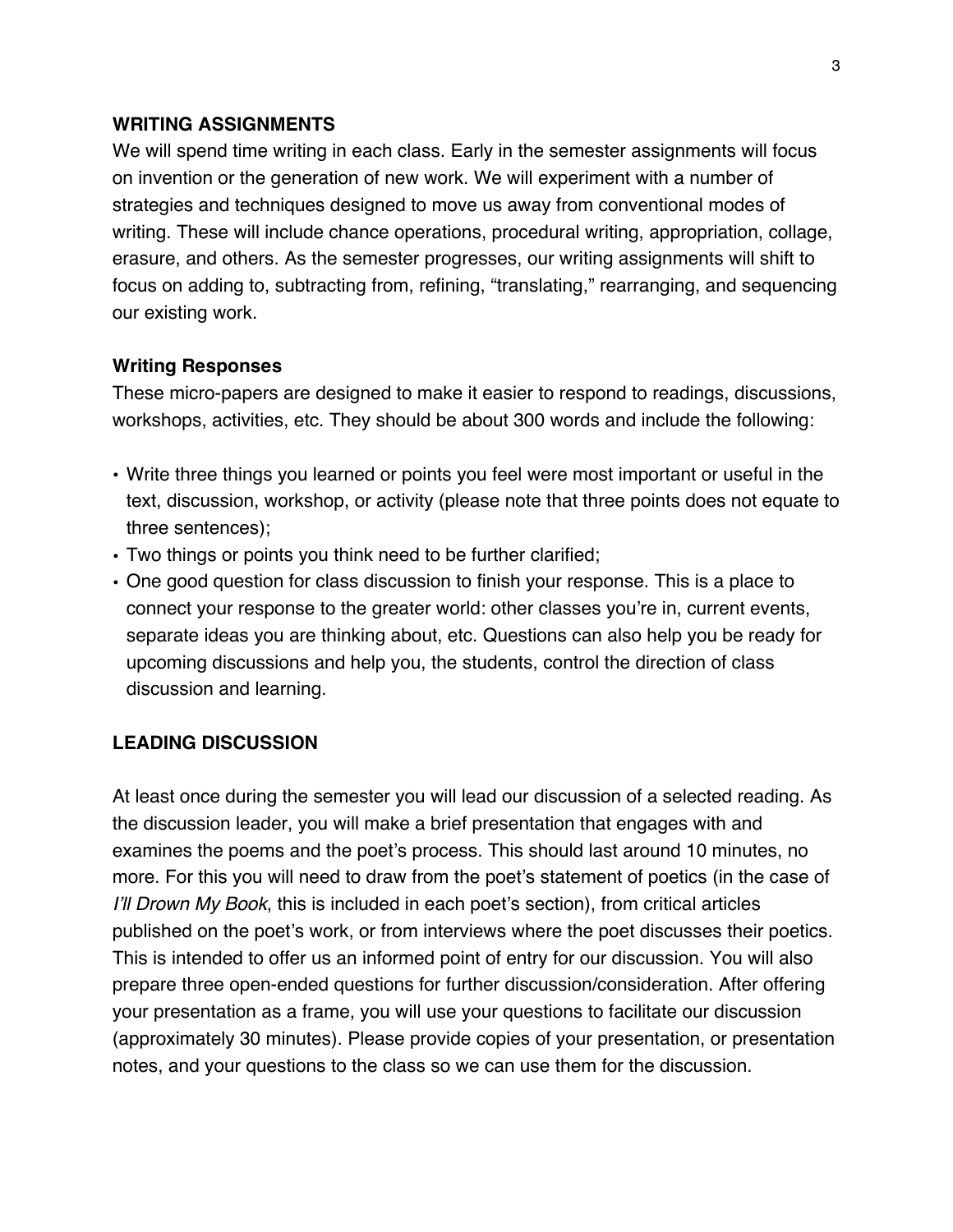#### **PORTFOLIOS**

#### **Mid-term Portfolio**

The mid-term portfolio will be a showcase of 10 pages of work that will be read and analyzed as drafts. You will include 5 specific neutral questions you'd like readers to consider regarding how your presented pieces are working to accomplish their goals. Bring two typed copies of your mid-term portfolio to class on the due date. You will trade the portfolio with two of your classmates, who will read, mark up, and respond in writing to it, and you, in turn, will do the same for their portfolios. Staple your signed responses to the back of your partners' portfolios and deliver it them the following week in class. **Please note:** when responding to your partners' portfolios, you should avoid general comments like "I love/hate this piece," or "This is perfect, you shouldn't change a thing," as comments like these are not helpful to the revision process. If you liked a piece, look for ways your partner might complicate it, ask questions to help them consider the piece from differing cultural, economic, or gender perspectives. If you didn't like a piece, try to explain why; a thoughtful explanation of why a piece isn't working for you could offer a productive lens through which your partner could consider revisions. Please be thoughtful, thorough, and constructive in your comments, keeping in mind the questions your partners asked you to consider. Due dates are detailed in the weekly schedule.

#### **Final Portfolio**

The final portfolio is meant to showcase the poetry you have composed during the semester, and to demonstrate the development of your own sense of poetics. The portfolio will include selections from the writing that is turned in for assignments, as well as from the daily writing you have done over the course of the semester. It will also include your writing journal and all written feedback you gave during peer workshops. It will consist of 15-20 typed pages of texts that you feel are ready for publication. You should pay attention also to arrangement of the texts in order to make them "talk" to one another (think here of how books are organized). The portfolio should be accompanied by a cover letter of 600-800 words discussing your emerging poetics: the choices you made in producing the texts, and what informed those choices, or the work as a whole (i.e. which poetries, theories, aesthetic practices, etc.). I will respond to your text in letter form, attempting to describe what the text is doing and situating it among other contemporary writing. Please also include the journal you did your longhand composing in (it should be about full). All this can be included in a dossier-type file folder with your name marked clearly on it.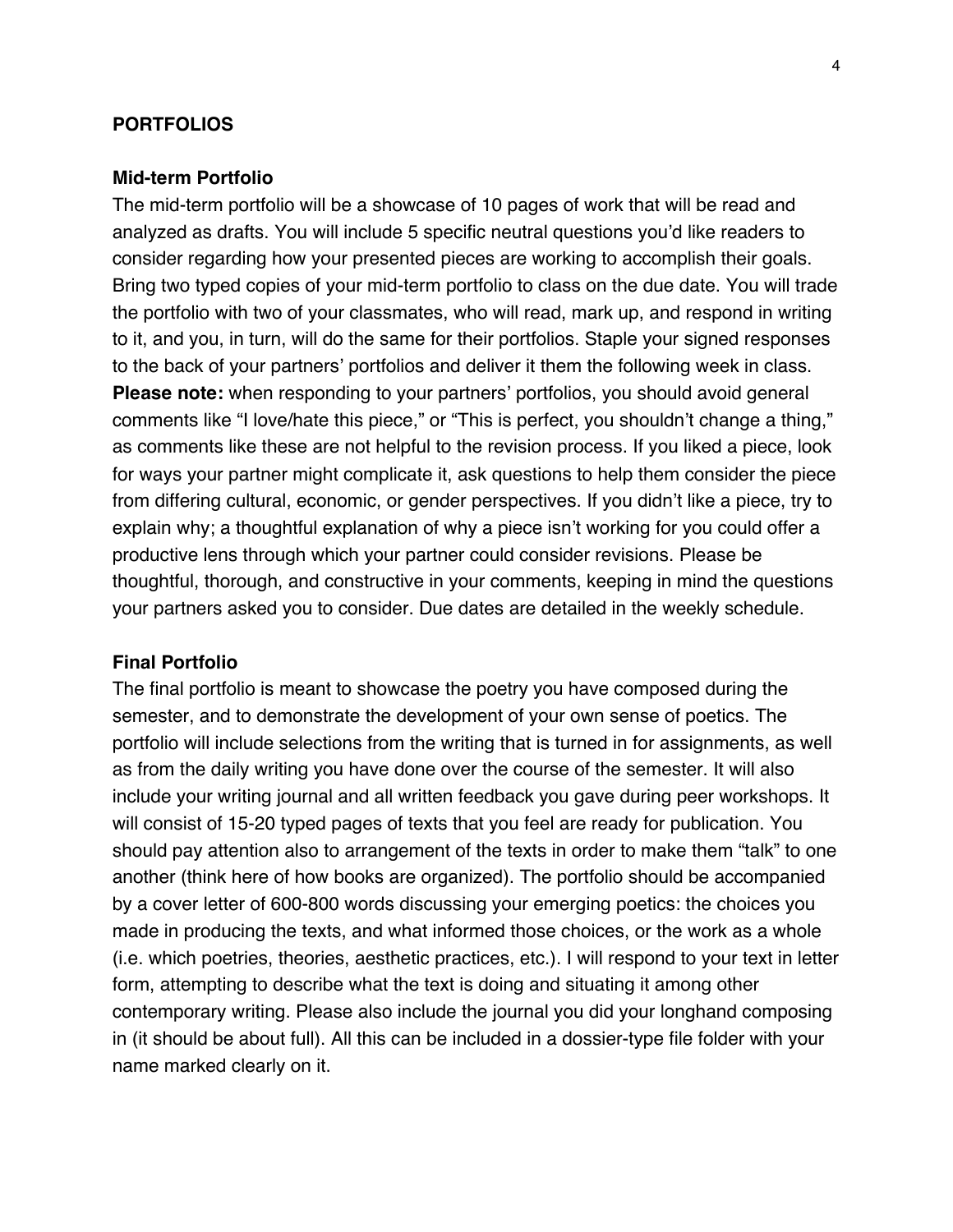#### **CONFERENCES**

You will be required to schedule at least 2 conferences with me over the length of the semester. Conferences are meant to provide students with more in-depth individual feedback as well as offer an opportunity for students to reflect on how well they are meeting the goals of the course.

### **WORKSHOPS**

Everyone in class will have their work discussed by the class at least two times or more, time permitting. I will make the workshop schedule in the first week of class. The week before you are to workshop, you will be required to bring a copy of your work for each person in the class. Please print your work ahead of time and be organized with enough copies for everyone. Limit work for workshops to one page and include, on a separate sheet, 3 specific neutral questions you'd like readers to consider regarding how your presented pieces are working to accomplish their goals.

You will be required to respond in writing to other writers' work. Please type about  $\frac{1}{2}$ page single-spaced describing what you think the work is doing and your general response and comments on the work. Staple your typed response to the original work. Also mark up the text itself with specific notes, explanations, etc., and be ready to give your signed text to the author when the workshop finishes. If you take handwritten notes on workshop pieces, be sure to scan a copy for inclusion in your final portfolio. When responding to your classmates' work, you should avoid general comments like "I love/hate this piece," or "This is perfect, you shouldn't change a thing," as comments like these are not helpful to the revision process. If you liked a piece, look for ways your partner might complicate it, ask questions to help them consider it from differing cultural, economic, or gender perspectives. If you didn't like a piece, try to explain why; a thoughtful explanation of why a piece isn't working for you could offer a productive lens through which your classmate might consider revisions. Please be thoughtful, thorough, and constructive in your comments, keeping in mind the questions your classmate asked you to consider.

### **COLLABORATIVE PROJECT/PERFORMANCE**

During the semester you and a partner will be working on a collaborative, long form poem using writing techniques and strategies explored in class. How the collaboration unfolds is up to you, but can include writing prompts from your partner, overwriting of each other's texts, defacements, collages, erasures, etc. Towards the end of the semester you will then perform the poem for the class. The poem should be at least 5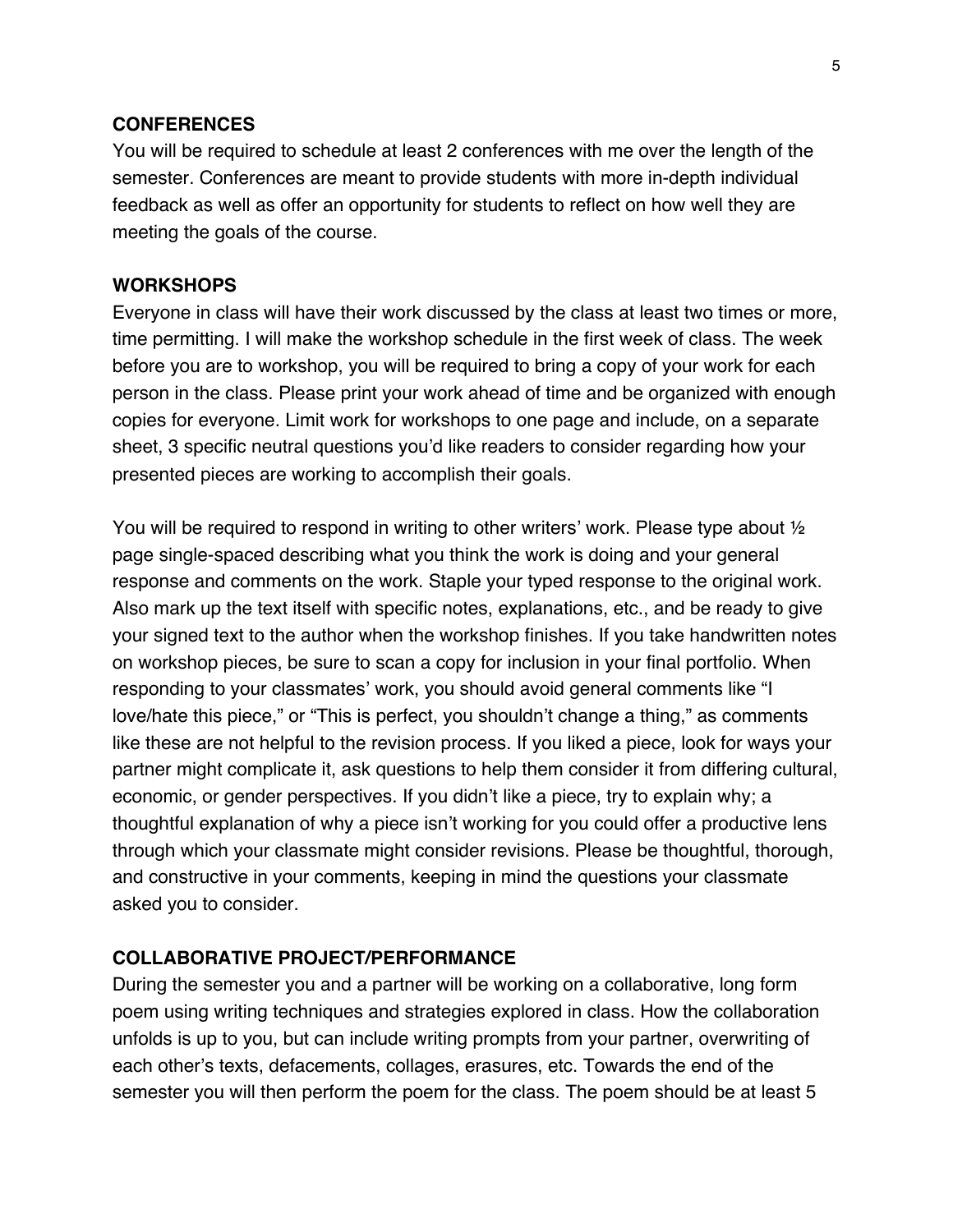pages in length and before the performance you should supply the class with a critical statement/reflection on the poem and the process, including any information you think relevant to contextualizing your work in the collaboration. Prior to the day of your performance, you will turn in the collaborative poem and critical statement to me.

## **PARTICIPATION**

Be ready and open to offering your voice in all phases of this class: as a writer, critic, peer, friend, etc., because in a very real sense the substance of our discussions determines the content of the class.

## **DIGITAL RESERVE READINGS**

Several readings for the course can be found online through my folder in the English Department's Digital Reserve Readings. Students will be expected to read these selections thoroughly, so make sure that you have access to the readings ahead of time. Students are also expected to either print these readings or bring in a laptop for when we will be discussing them in class. To access, use the following link: https://cas.illinoisstate.edu/Instructors/people/falevat

## **ASSESSMENT AND FINAL GRADE**

Assigning individual letter grades to creative work tends to focus student attention on the grades themselves and away from experimenting with language, form, and innovative strategies. As such it limits your ability to follow your instincts and curiosity as a writer by forcing you to produce work you think is expected.

In order to free you to take the risks necessary to your development as a writer this course defers assessment until the final portfolio. Therefore, your final grade will be determined by:

**Portfolios** (50% of final grade): The final portfolio will consist of 15-20 pages of texts that represent the best of the creative work you have composed during the semester. It will also include your writing journal, writing assignments, and all written feedback you gave during peer workshops. The portfolio should be accompanied by a cover letter of 600-800 words discussing the choices you made in producing the texts and anything else you think I might want to consider as a reader.

**Collaborative Project/Performance** (25% of final grade): includes the actual written poem (5-page minimum), the critical statement/reflection, and the performance itself.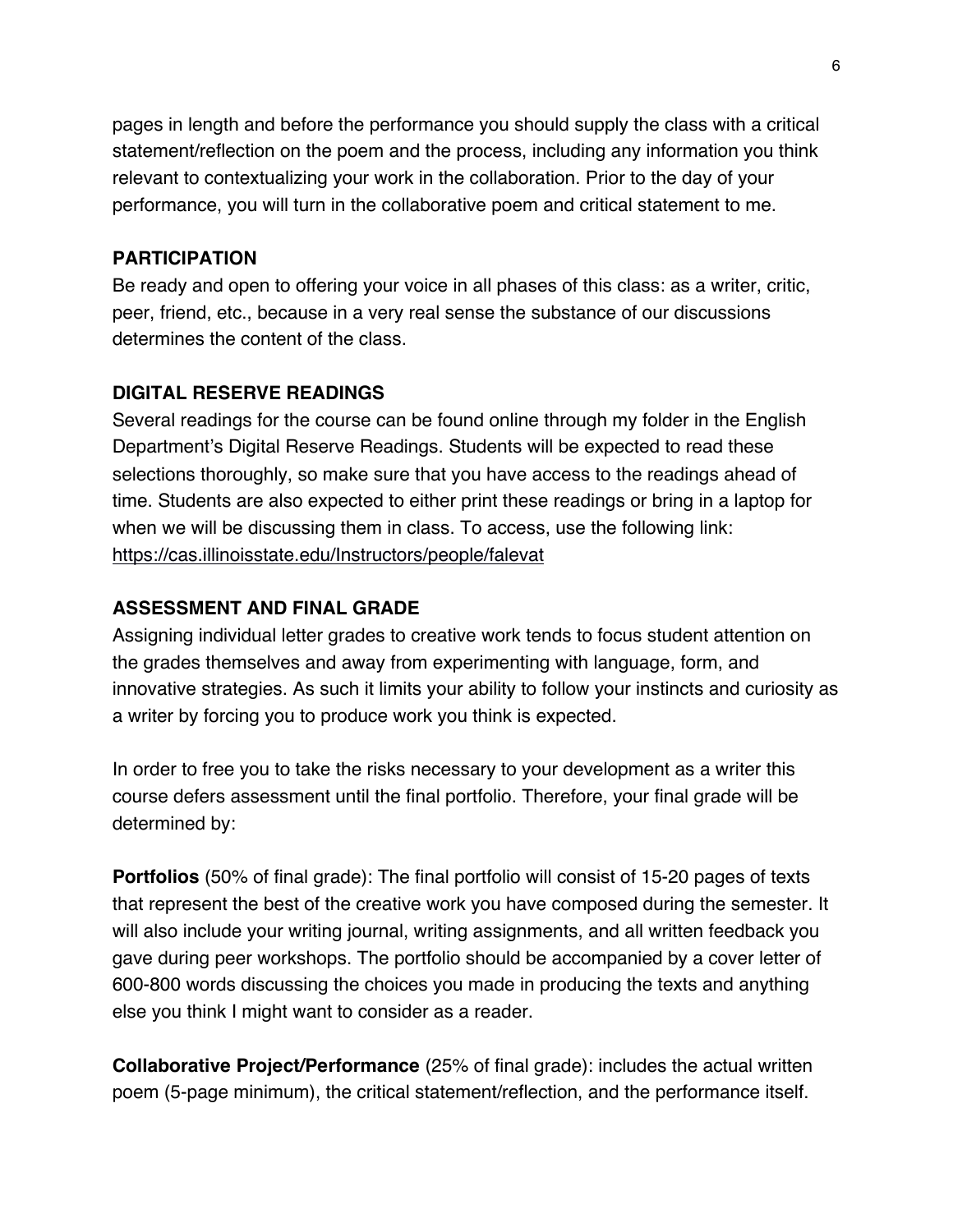**Participation** (25% of final grade): includes attendance, participation, meeting deadlines with creative and critical writing including workshop responses, and meeting with me twice. Due to the collaborative nature of a creative writing course, consistent engagement and attendance is extremely important.

## **Evaluative Comments and Feedback**

Descriptive comments and feedback from me will be offered in response to work in portfolios and during meetings. I will participate in full-group workshops only to facilitate and offer comments (think of me as a moderator).

# **ATTENDANCE**

Students are allowed up to 2 absences during the semester with no questions asked. Additional absences will have a negative impact on a student's grade, and **4 absences or more will result in a student automatically failing the course.** If you know you are going to miss class, please notify me in advance.

# **PLAGIARISM POLICY**

Some of the strategies used in this course are dependent upon original works of appropriation. That being said, the issue of plagiarism, while a serious consideration, is somewhat gray here. We will operate under the following guiding principal: Always name your source text(s) in your critical statement. This is both to acknowledge the source as well as to allow you the opportunity to discuss why you found this *particular* source to be useful in constructing your piece.

# **EMAIL, PHONE, AND OFFICE POLICY**

I will only check and respond to email between the hours of 9 a.m. and 5 p.m., as my schedule allows, and will try to respond to you within 24 hours (48 hours if it's a weekend). Please prefix your email subject lines with "ENG 227" followed by your name, then your subject. While I prefer to be contacted via email, I will check voicemail during my regular office hours and will try to respond to you within 24 hours (48 hours if it's a weekend). Though I have an open door policy during office hours, please email me to schedule a time and date for office visits to ensure I'm not meeting with another student at that time.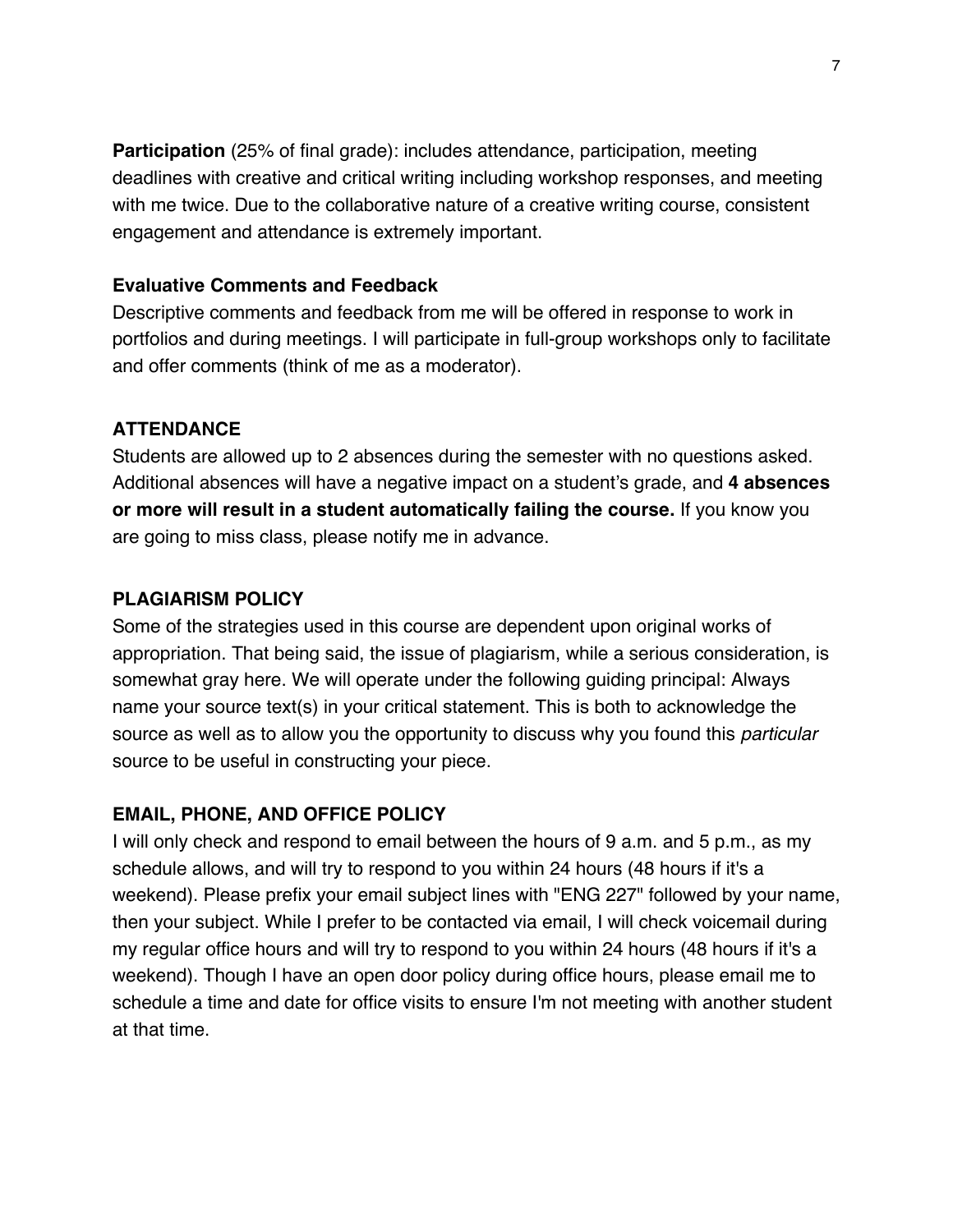## **ACCOMMODATIONS**

Any student needing to arrange a reasonable accommodation for a documented disability should contact Disability Concerns at 350 Fell Hall, 438-5853 (voice), 438- 8620 (TTY).

# **STATEMENT ON MENTAL HEALTH RESOURCES**

College life can get very complicated. Students sometimes feel overwhelmed, lost, experience anxiety or depression, or struggle with relationship difficulties or diminished self-esteem. As complicated as things may be, many of these issues can be effectively addressed with a little help. Student Counseling Services (SCS) helps students cope with difficult emotions and life stressors. Student Counseling Services is staffed by experienced, professional psychologists and counselors who are attuned to the needs of college students. Services are FREE and completely confidential.

Find out more at Counseling.IllinoisState.edu, 309-438-3655.

## **ACKNOWELGEMENTS**

Many thanks to Dr. Duriel E. Harris, Dr. Steve Halle, and Dr. Ryan Clark for concepts that contributed to this syllabus.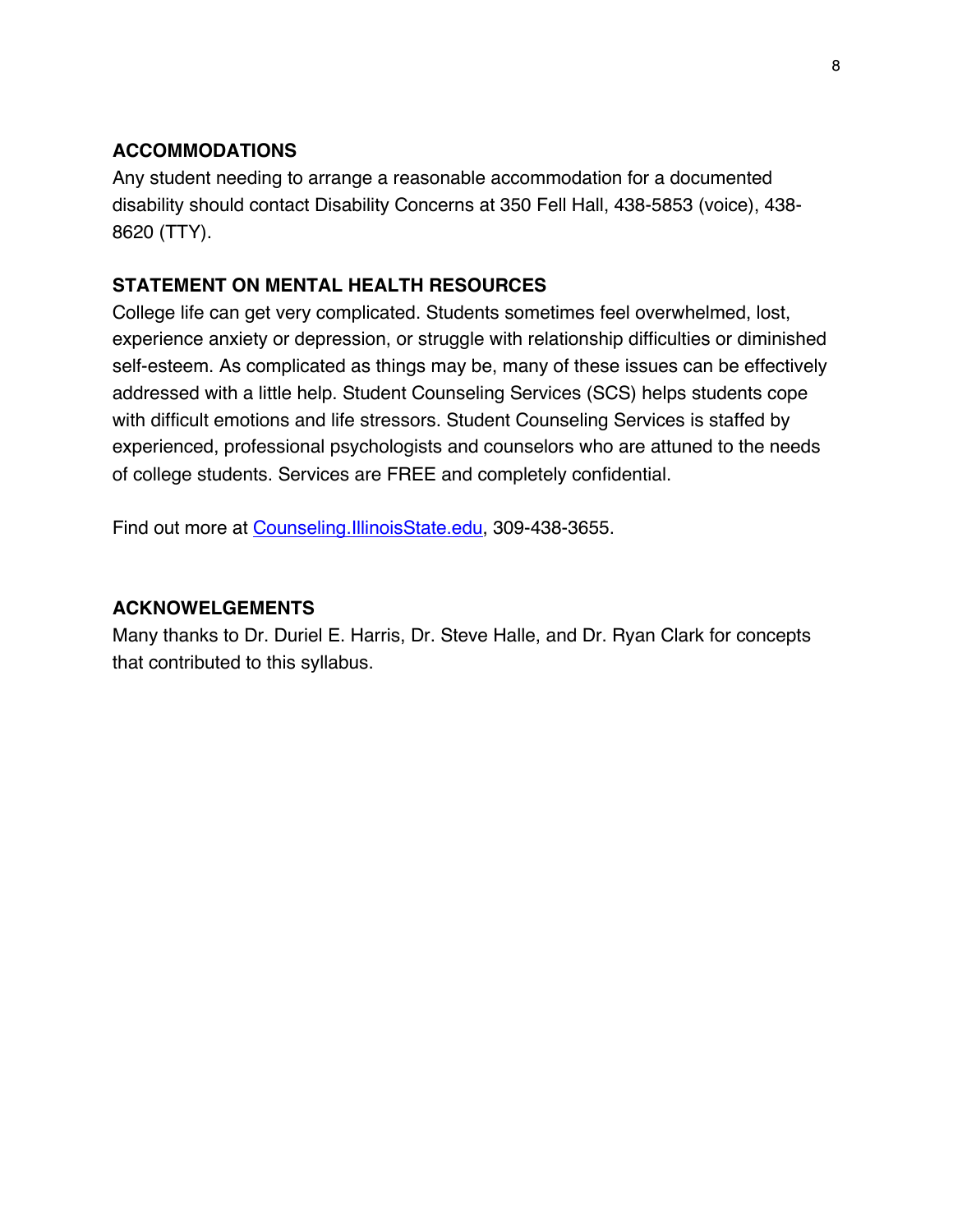# **SCHEDULE**

# **Week 1** Process: Constraint, Mimicry, Mediation, Translative, Versioning

| T 8/19            | Course introduction<br>In-class:<br>Reading: | Syllabus review<br>"when i was a young soldier for the revolution':<br>coming to voice," bell hooks<br>"Blood and Scholarship: One Mixed Blood's Story,"<br>Malea Powell, Race, Rhetoric, and Composition |
|-------------------|----------------------------------------------|-----------------------------------------------------------------------------------------------------------------------------------------------------------------------------------------------------------|
| R 8/21            | In-class:<br>Reading:                        | Discuss readings, Writing assignment 1: Exquisite Corpse<br>I'll Drown My Book: Conceptual Writing by Women,<br>Caroline Bergvall (pg. 14-68)<br>Assignment: Print outs for workshop pieces due Tues.     |
| Week 2            |                                              |                                                                                                                                                                                                           |
| T 8/26            | In-class:                                    | Writing assignment 2: Oulipo N+7 Method<br>Assignment: Written comments for workshop pieces due Thurs.                                                                                                    |
| R 8/28            | Workshop:<br>Reading:                        | Group discussion of workshop pieces<br>Synopticon, Louis Armand & John Kinsella (pg. 6-19)<br>Excerpt Powers of Horror, Julia Kristeva<br>Assignment: Print outs for workshop pieces due Tues.            |
| Week <sub>3</sub> |                                              |                                                                                                                                                                                                           |
| T 9/2             | In-class:                                    | Discuss readings (prior 2 weeks)<br>Assignment: Written comments for workshop pieces due Thurs.                                                                                                           |
| R 9/4             | Workshop:<br>Reading:                        | Group discussion of workshop pieces<br>I'll Drown My Book: Conceptual Writing by Women,<br>Caroline Bergvall (pg. 69-123)<br>Assignment: Print outs for workshop pieces due Tues.                         |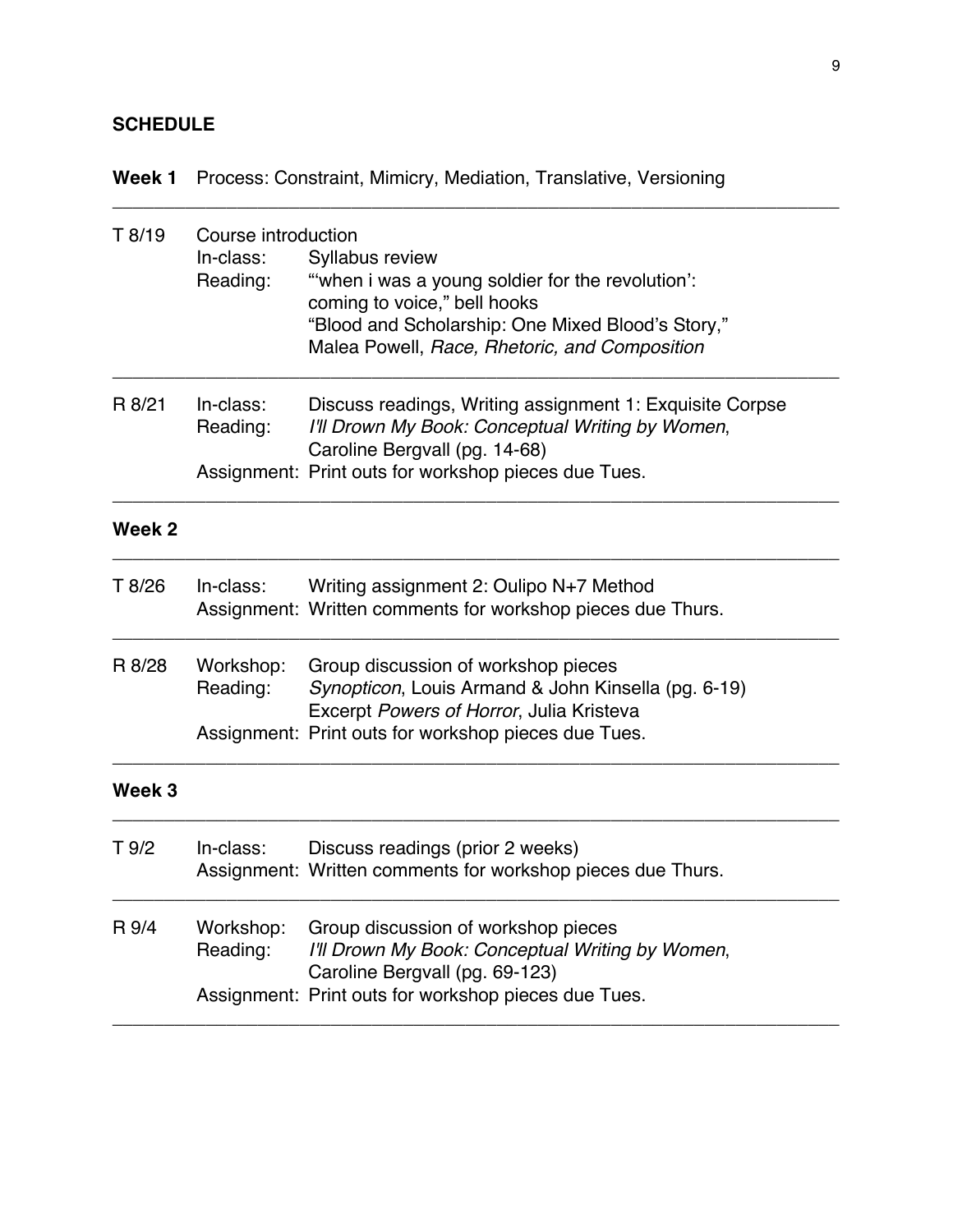# **Week 4**

| T 9/9  | In-class:             | Writing assignment 3: Homophonic & Homolinguistic Trans.<br>Assignment: Written comments for workshop pieces due Thurs.                                                            |
|--------|-----------------------|------------------------------------------------------------------------------------------------------------------------------------------------------------------------------------|
| R 9/11 | Workshop:<br>Reading: | Group discussion of workshop pieces<br>Synopticon, Louis Armand & John Kinsella (pg. 20-32)<br>Assignment: Print outs for workshop pieces due Tues.                                |
| Week 5 |                       | Structure: Appropriation, Erasure, Constraint, Formula, Pattern, Palimpsest                                                                                                        |
| T 9/16 | In-class:             | Discuss readings (prior 2 weeks)<br>Assignment: Written comments for workshop pieces due Thurs.                                                                                    |
| R 9/18 | Workshop:<br>Reading: | Group discussion of workshop pieces<br>I'll Drown My Book: Conceptual Writing by Women,<br>Caroline Bergvall (pg. 125-172)<br>Assignment: Print outs for workshop pieces due Tues. |
| Week 6 |                       |                                                                                                                                                                                    |
| T 9/23 | In-class:             | Writing assignment 4: Cento<br>Assignment: Written comments for workshop pieces due Thurs.                                                                                         |
| R 9/25 | Workshop:<br>Reading: | Group discussion of workshop pieces<br>Synopticon, Louis Armand & John Kinsella (pg. 33-46)<br>Assignment: Print outs for workshop pieces due Tues.                                |
|        |                       |                                                                                                                                                                                    |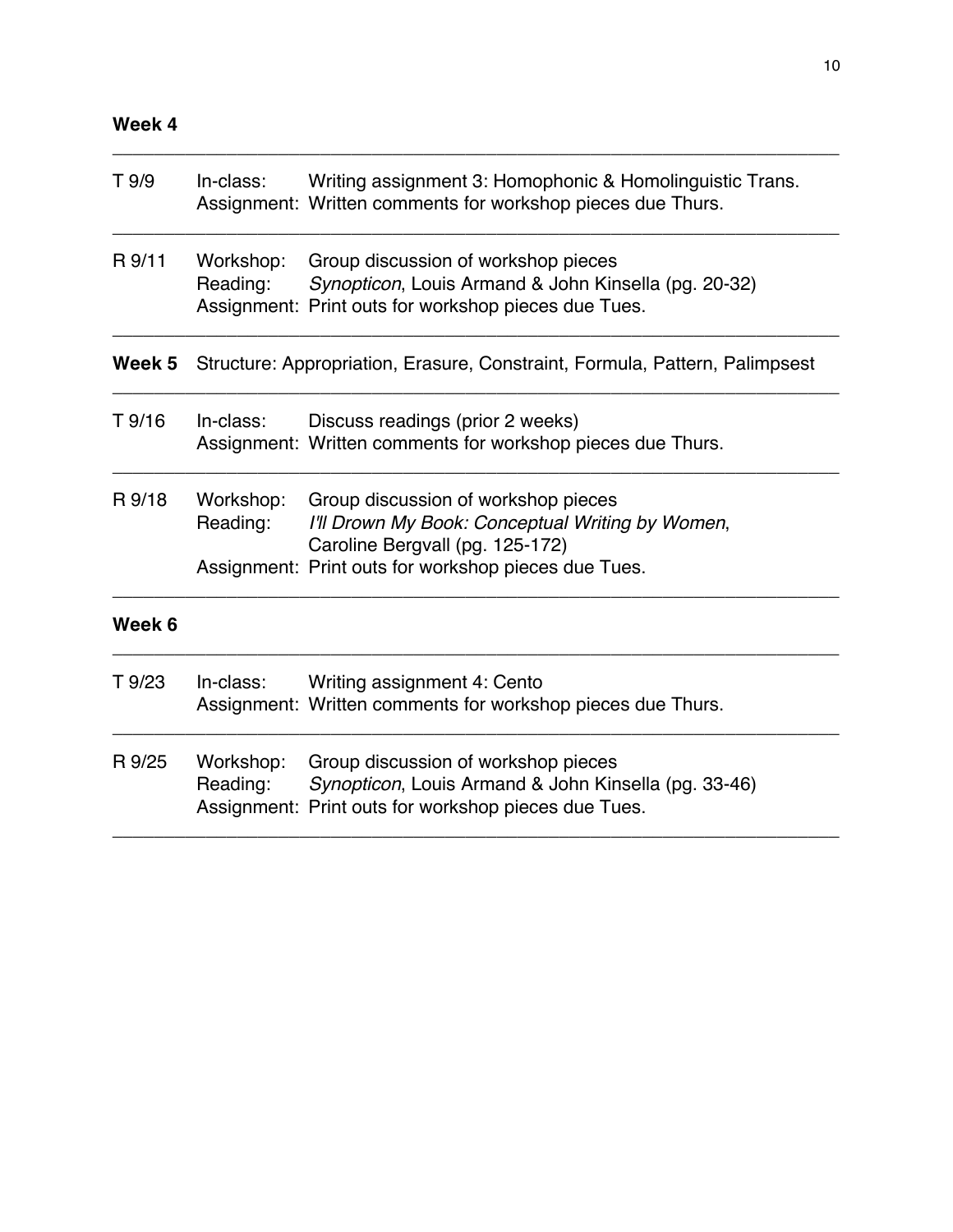# **Week 7**

| T 9/30  | In-class:             | Discuss readings (prior 2 weeks)<br>Assignment: Written comments for workshop pieces due Thurs.                                                     |
|---------|-----------------------|-----------------------------------------------------------------------------------------------------------------------------------------------------|
| R 10/2  | Workshop:<br>Reading: | Group discussion of workshop pieces<br>I'll Drown My Book: Conceptual Writing by Women,<br>Caroline Bergvall (pg. 173-219)                          |
|         |                       | Assignment: Print outs for workshop pieces due Tues.                                                                                                |
| Week 8  |                       |                                                                                                                                                     |
| T 10/7  | In-class:             | Writing assignment 5: Erasure<br>Assignment: Written comments for workshop pieces due Thurs.                                                        |
| R 10/9  | Workshop:<br>Reading: | Group discussion of workshop pieces<br>Synopticon, Louis Armand & John Kinsella (pg. 47-59)<br>Assignment: Print outs for workshop pieces due Tues. |
| Week 9  |                       | Matter: Baroque, Hybrid, Generative, Corporeal, Dissensual                                                                                          |
| T 10/14 | In-class:             | Discuss readings (prior 2 weeks)<br>Assignment: Written comments for workshop pieces due Thurs.                                                     |
| R 10/16 | Workshop:<br>Reading: | Group discussion of workshop pieces<br>I'll Drown My Book: Conceptual Writing by Women,                                                             |
|         |                       | Caroline Bergvall (pg. 221-273)<br>Assignment: Print outs for workshop pieces due Tues.                                                             |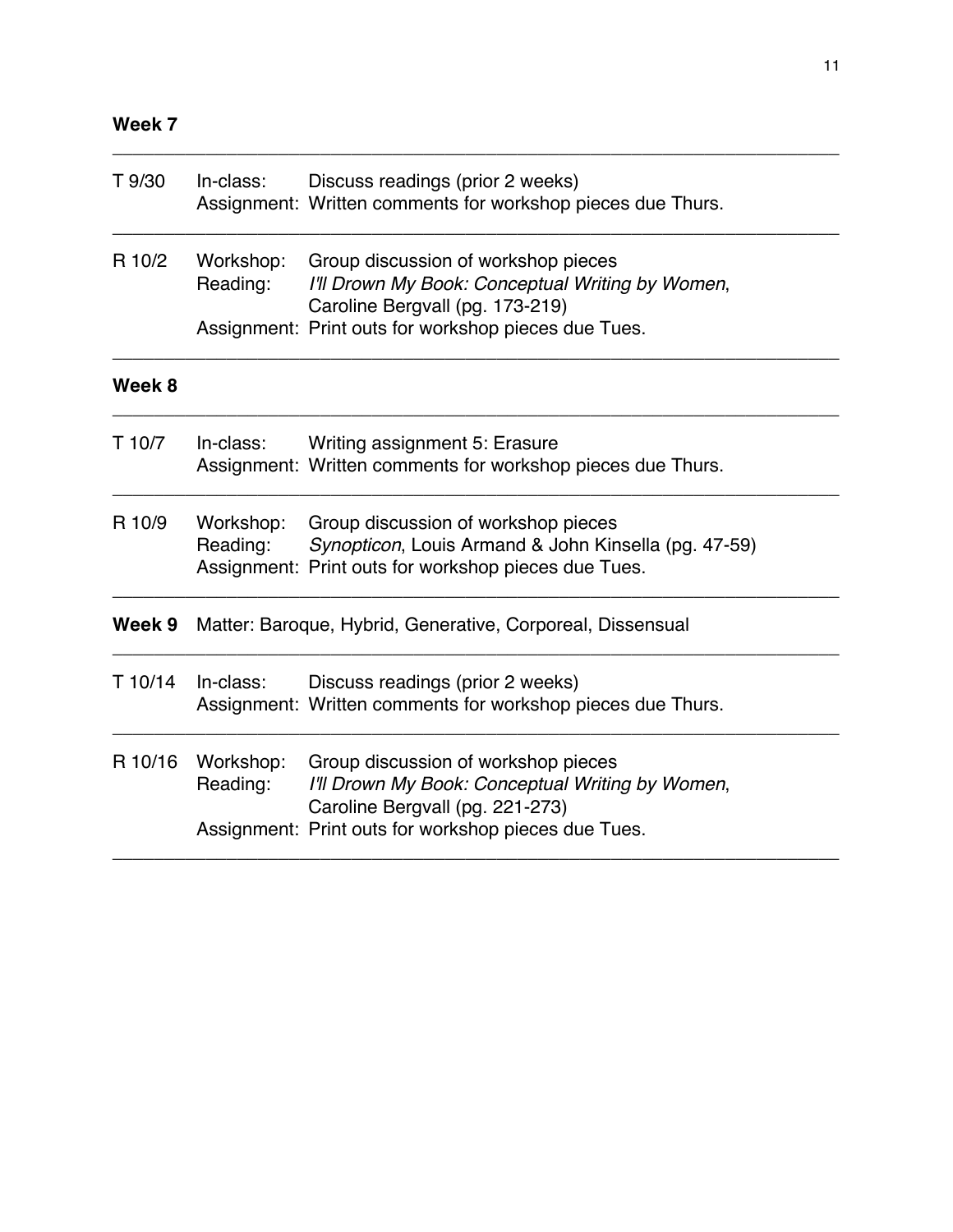# **Week 10**

| T 10/21 | In-class:             | Writing assignment 6: Acrostic Chance<br>Assignment: Written comments for workshop pieces due Thurs.                                                                               |
|---------|-----------------------|------------------------------------------------------------------------------------------------------------------------------------------------------------------------------------|
| R 10/23 | Workshop:<br>Reading: | Group discussion of workshop pieces<br>Synopticon, Louis Armand & John Kinsella (pg. 60-71)<br>Assignment: Print outs for workshop pieces due Tues.                                |
| Week 11 |                       |                                                                                                                                                                                    |
| T 10/28 | In-class:             | Discuss readings (prior 2 weeks)<br>Assignment: Written comments for workshop pieces due Thurs.                                                                                    |
| R 10/30 | Workshop:<br>Reading: | Group discussion of workshop pieces<br>I'll Drown My Book: Conceptual Writing by Women,<br>Caroline Bergvall (pg. 274-325)<br>Assignment: Print outs for workshop pieces due Tues. |
| Week 12 |                       |                                                                                                                                                                                    |
| T 11/4  | In-class:             | Writing assignment 7: Latour Litany<br>Assignment: Written comments for workshop pieces due Thurs.                                                                                 |
| R 11/6  | Workshop:<br>Reading: | Group discussion of workshop pieces<br>Synopticon, Louis Armand & John Kinsella (pg. 72-81)<br>Assignment: Print outs for workshop pieces due Tues.                                |
|         |                       |                                                                                                                                                                                    |